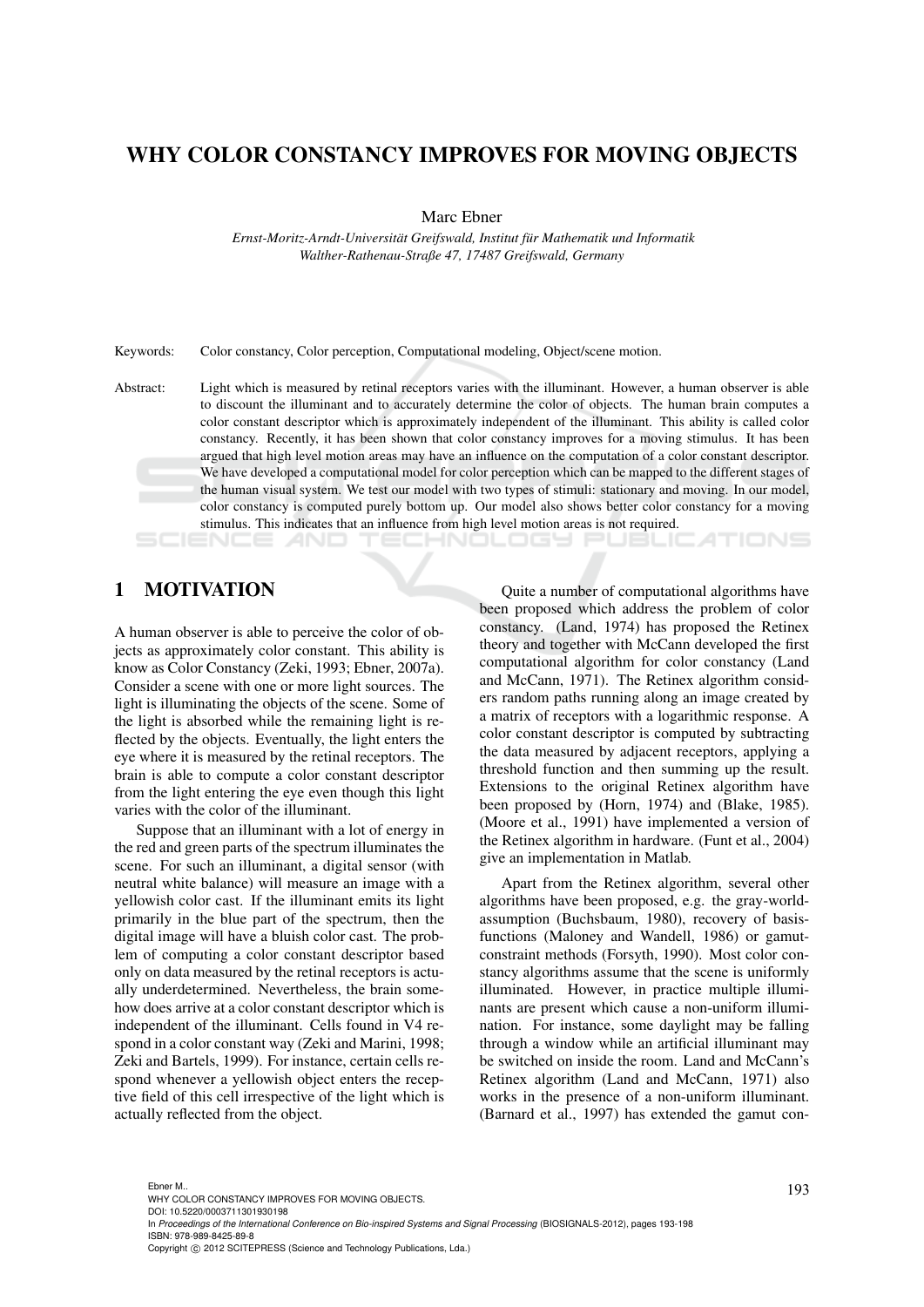straint algorithm to scenes with non-uniform illumination. Neural architectures for color constancy have also been proposed (D'Zmura and Lennie, 1986; Dufort and Lumsden, 1991). As of now, it is not clear which algorithm is used by the brain to arrive at a color constant descriptor. Most computational algorithms for color constancy are quite complex and cannot readily be mapped to what is known about the human visual system. (Ebner, 2007b) has established a correspondence between his algorithm which is based on the computation of local space average color and the workings of the human visual system.

In a recent study, (Werner, 2007) has shown that, when an object moves, color constancy improves. Werner argues that high-level motion processing (attention driven) has an impact on color perception. With this contribution, we 1) extend Ebner's (2007a) color constancy model for color perception and 2) use this model to show how color constancy can improve if an object moves. This supports the hypothesis that Werner's results may be explained purely bottom up without the direct influence from high-level vision areas to color processing areas.

### 2 COLOR IMAGE FORMATION

In order to understand the computational model for color perception which is detailed in the next section, we first need a model of color image formation. Three types of cones can be distinguished (Dartnall et al., 1983). The retinal receptors respond to light in the red, green and blue parts of the spectrum (cones). We will use  $(x, y)$  coordinates to index the retinal receptors. The non-uniform spatial distribution of the receptors is of no concern in this context. Each receptor located at position  $(x, y)$  receives light from a corresponding object patch of the scene. Let  $L(x, y, \lambda)$ be the irradiance falling onto the corresponding object patch for wavelength λ. Some of the irradiance is absorbed while the remainder is reflected into the surrounding. We assume that the objects are mainly diffuse reflectors, i.e. the incident light is reflected uniformly into the surrounding. The dichromatic reflectance model could be taken into account to model highlight reflections. However, they are usually localized and hence have a small impact on the model described here.

Let  $R(x, y, \lambda)$  be the percentage of the reflected light at corresponding object position  $(x, y)$  and wavelength  $\lambda$ . Let  $S_i(\lambda)$  be the sensitivity of cone  $i \in$ {*r*,*g*,*b*} for wavelength λ. Then the energy *Ii*(*x*, *y*) measured by retinal receptor *i* at position  $(x, y)$  can be modeled as (Ebner, 2007a)

$$
I_i(,x,y) = G(x,y) \int S_i(\lambda) R(x,y,\lambda) L(x,y,\lambda) d\lambda. \quad (1)
$$

where  $G(x, y) = \cos(\alpha(x, y))$  is a geometry factor which depends on the scene geometry, i.e. the angle  $\alpha$  between the normal vector and the direction to the light source at position  $(x, y)$ . In case of an ideal receptor which responds only to a single wavelength  $\lambda_i$ , i.e. with  $S_i(\lambda) = \delta(\lambda - \lambda_i)$ , we obtain

$$
I_i(x, y) = G(x, y)R(x, y, \lambda_i)L(x, y, \lambda_i).
$$
 (2)

Thus, we see that the measured light at retinal position  $(x, y)$  is proportional to the reflectance *R* and the irradiance *L*. Let  $I(x, y) = [I_r(x, y), I_g(x, y), I_b(x, y)]$  be the measured light at retinal position, and  $\mathbf{R}(x, y) =$  $[R(x, y, \lambda_r), R(x, y, \lambda_g), R(x, y, \lambda_b)]$  be the reflectance and  $\mathbf{L}(x, y) = [L(x, y, \lambda_r), L(x, y, \lambda_g), L(x, y, \lambda_b)]$  be the irradiance at the corresponding object point, then we write

$$
\mathbf{I}(x, y) \propto \mathbf{R}(x, y) \cdot \mathbf{L}(x, y) \tag{3}
$$

where · denotes component-wise multiplication. It is of course clear, that the retinal receptors are not narrow band. However, considering them as narrow band will allow us better to understand how the brain arrives at a color constant descriptor. Not having narrow band receptors complicates the performance of color constancy. Human color constancy correlates with reflectance estimation but is not perfect (McCann et al., 1976).

## 3 COMPUTATIONAL MODELING OF COLOR PERCEPTION

(Ebner, 2007b) has given a computational model of color constancy which estimates reflectance. It is based on the computation of local space average color (Ebner, 2009). Here, we provide an extended version of this model. The retinal receptors respond to the incoming light. Three types of receptors are modeled which absorb the light in the red, green and blue parts of the spectrum as described above. Let c be the energy measured by the receptors. All channels are scaled by the maximum value  $m$  with  $m =$  $\max_{i,x,y} I_i(x, y)$ . This models the adaptation mechanism of the eye. We obtain

$$
\mathbf{c}(x,y) = \frac{\mathbf{I}(x,y)}{m} \tag{4}
$$

for the measured light c which also takes adaptation into account. The retinal cells also capture light from different directions as the eye or the stimulus moves. Let  $\tilde{c}$  be the output of this temporal averaging, i.e.

$$
\tilde{\mathbf{c}}(x, y) = (1 - p_{t1})\tilde{\mathbf{c}}(x, y) + p_{t1}\mathbf{c}(x, y) \tag{5}
$$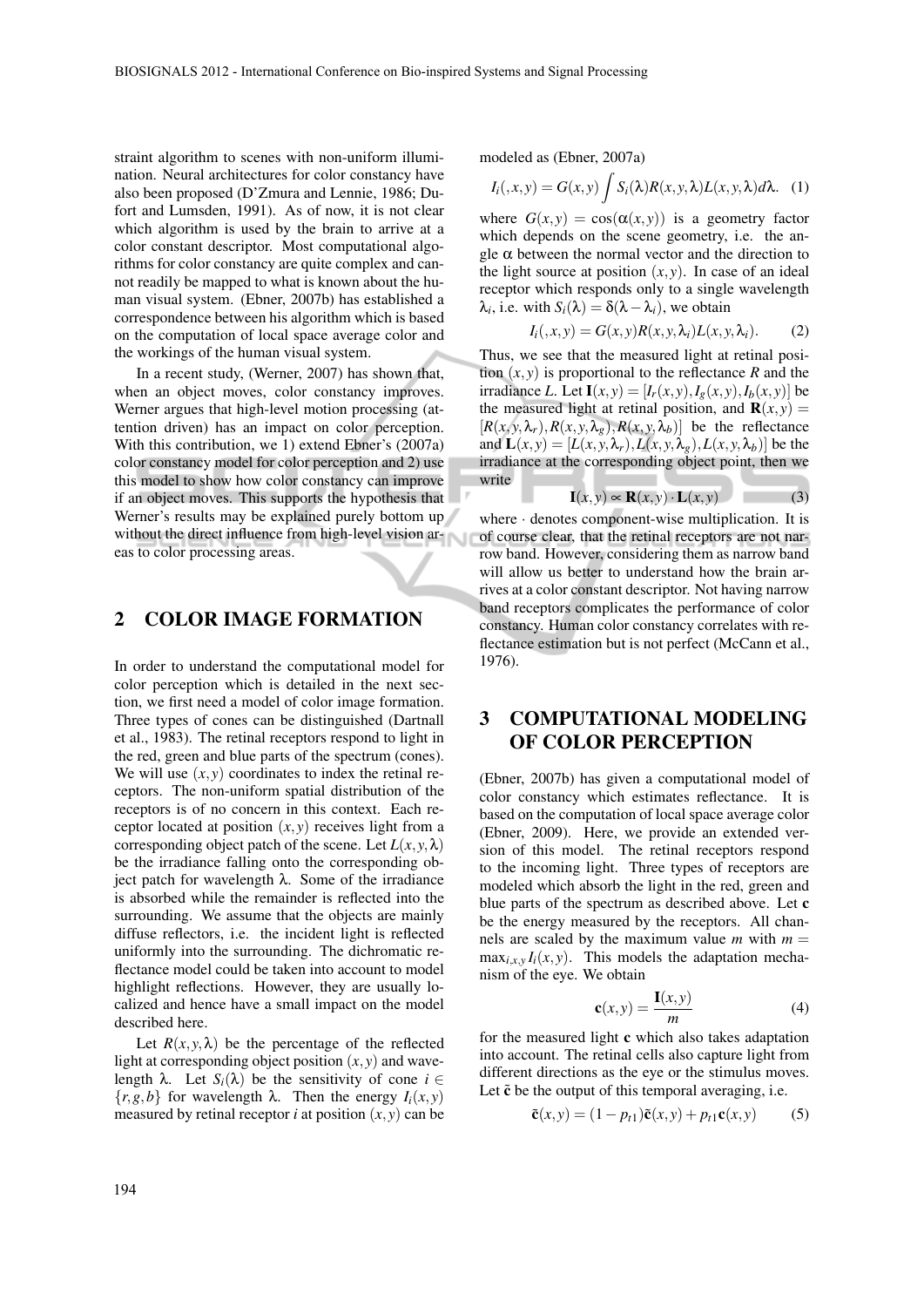with  $p_{t1} = 0.8$ .

The response of the retinal receptors can be modeled using either a logarithmic response curve as suggested by (Faugeras, 1979) or using a square root or cube root response curve as suggested by (Hunt, 1957). We will assume a cube root response function. The cube root response is also used for the CIE *L* ∗*u* ∗ *v* ∗ color space (International Commission on Illumination, 1996). All these different types of response curves can be used to approximate each other on a given range and with the right parameters (Ebner et al., 2007). Hence, the output of the retinal receptors  $\mathbf{o}_r$  is given by

$$
\mathbf{o}_{\mathbf{r}} = \tilde{\mathbf{c}}^{1/3}.
$$
 (6)

The three retinal receptors create a three dimensional color space. Each measurement is represented by a point in this coordinate space. The color opponent and double opponent cells of V1 (Livingstone and Hubel, 1984; Tovée, 1996) transform this RGB color space to a rotated color space where the axes are dark-bright, red-green and blue-yellow. We do not incorporate this rotation of the color space into our computational model because the outcome is the same irrespective of the orientation of the coordinate system. Hence, we will omit this rotation here. Thus, we obtain for the signal processed in V1,  $\mathbf{o}_{V1} = \mathbf{o}_r$ .

Cells found in V4 have been shown to respond in a color constant way (Zeki and Marini, 1998). Hence, we assume that the essential processing, which is required to compute a color constant descriptor, is located in V4. In our model, gap junctions between neurons in V4 create a resistive grid. Gap junctions are known to behave like resistors (Herault, 1996). The resistive grid is used to compute local space average color. Because of the resistive connection between adjacent neurons, some of the activation is exchanged between connected neurons. Let  $N(x, y)$  be the set of neighboring neurons which are connected to a given neuron which processes information from retinal position  $(x, y)$ . Thus, each neuron of the resistive grid computes local space average color  $a(x, y)$  iteratively using the update equations

$$
\mathbf{a}'(x,y) := \frac{1}{|N(x,y)|} \sum_{(x',y') \in N(x,y)} \mathbf{a}(x',y')
$$
(7)

$$
\mathbf{a}(x, y) := \mathbf{o}_{\mathbf{r}}(x, y) \cdot p_a + \mathbf{a}'(x, y) \cdot (1 - p_a). \tag{8}
$$

First, local space average color from neighboring neurons is averaged. The second step adds a little amount from the retinal input  $\mathbf{o}_r$  to the average which has been computed so far using a weighted average with the parameter  $p_a$ . The smaller the parameter  $p_a$  the larger the support over which local space average color is computed. For  $p_a \rightarrow 0$ , global space average color is computed. This is illustrated in Figure 1 where local space average color is computed using different values of *pa*. For our experiment, we have used  $p_a = 0.000758$ . This value is chosen such that local space average color is computed over a sufficiently large area, e.g. 30% of the image. A color constant descriptor is computed in the next stage. Because this requires additional neural circuitry, the signal is again temporally averaged. Let  $\tilde{a}$  be the temporal average of local space average color, then  $\tilde{a}$  is computed using

$$
\tilde{\mathbf{a}}(x, y) := p_{t2} \mathbf{a}(x, y) + (1 - p_{t2}) \tilde{\mathbf{a}}(x, y) \tag{9}
$$

with  $p_{t2} = 0.1$ .

In Ebner's (2007a) model, local space average color **a** is subtracted from the measured color  $\mathbf{o}_r$  to arrive at a color constant descriptor. Thus, we compute

$$
\mathbf{o}_{\mathrm{V4}}(x,y) := \mathbf{o}_{\mathrm{V1}}(x,y) - \tilde{\mathbf{a}}(x,y). \tag{10}
$$

The components of our model for color perception are illustrated in Figure 2. The color constant descriptor  **has to be transformed before its data can be visu**alized using an RGB color space. In order to evaluate the performance of our computational model, we basically invert the pipeline as described above. In the coordinate space of the color constant descriptor, gray lies at the center of this space. First we have to apply a shift of the coordinate system followed by the inverse of the cube root function to obtain a reflectance estimate. The necessary shift can be computed by assuming a uniform distribution of colors. In this case, the shift is given as  $\mathbf{d} = [k, k, k]$  with

$$
k = \sum_{i=0}^{n} \left(\frac{i}{n}\right)^{\frac{1}{3}}.
$$
 (11)

The estimated reflectance  $\ddot{\mathbf{R}}$  is then given as

$$
\tilde{\mathbf{R}} = (|\mathbf{o}_{V4} + \mathbf{d}|)^3. \tag{12}
$$

# 4 COMPUTATION OF A COLOR CONSTANT DESCRIPTOR

The color constant descriptor is computed by subtracting local space average color a from the measured color  $\mathbf{o}_{V1}$  (Ebner, 2007b). Local space average color computed by a resistive grid can be approximated by the following function (Ebner, 2009)

$$
\mathbf{a}(x,y) = k(x,y) \int \int_{x',y'} g(x-x',y-y') \mathbf{v}_V \, dx' \, dy' \tag{13}
$$

where  $g(x, y)$  is a smoothing kernel and  $k(x, y)$  is a scaling factor with

$$
k(x, y) = \frac{1}{\int \int_{x', y'} g(x - x', y - y') dx' dy'}.
$$
 (14)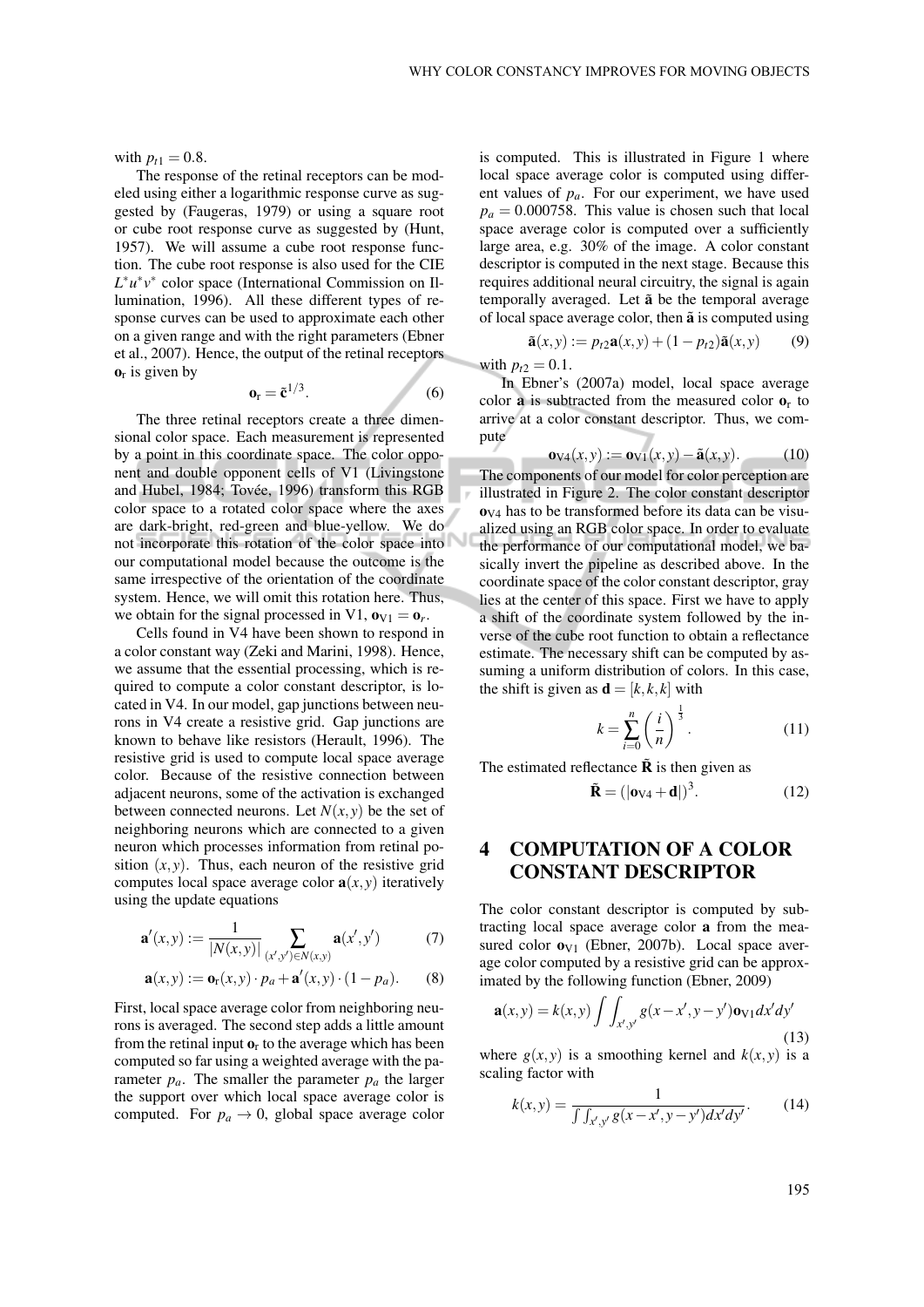

Figure 1: (a) input image (size 614 × 410) (b-d) spatially averaged images (b)  $p_a = 0.005$  (c)  $p_a = 0.0002$  (d)  $p_a = 0.00001$ .



The smoothing kernel  $g(x, y)$  can be approximated by the following function with smoothing parameter  $\sigma$ .

$$
g(x, y) = e^{-\frac{|x| + |y|}{\sigma}}
$$
 (15)

The smoothing parameter depends on the parameter *p<sub>a</sub>* with  $\sigma = \frac{1-p_a}{4p_a}$  $\frac{-p_a}{4p_a}$ . As we have described above, the response of the retinal receptors can be described by a cube root function or by a logarithmic function. Both functions are similar with a proper choice of parameters on the relevant data range. Using  $\mathbf{o}_{V1} \propto \log(\mathbf{RL})$ , we obtain a color constant descriptor  $\mathbf{o}_{V1} - \mathbf{a}(x, y) =$  $\log R(x, y)$  − constant. Note that in order to obtain this result, we have used the assumption that the illuminant varies slowly with respect to the support of the smoothing kernel, i.e.  $L(x, y)$  can be considered constant within the support. Similarly, it is assumed that several different reflectances are contained with in the area of support of the smoothing kernel.

### 5 EXPERIMENTS

Two types of stimuli are used in order to investigate the impact of motion on color constancy: A) stationary stimulus and B) moving stimulus. For stimulus A a stationary test patch is viewed in front of a stationary background. For stimulus B the same test patch moves across the background. The observer is assumed to fixate the test patch. These two stimuli



Figure 3: The stationary stimulus (A) is created by cropping a rectangular area from a larger random color checkerboard pattern. The moving stimulus (B) is created by moving the crop region along a circular path.

are evaluated with respect to the ability to compute a color constant descriptor.

The two stimuli originate from a random color checkerboard pattern as shown in Figure 3. For stimulus A, a smaller rectangular area is cropped from a larger checkerboard pattern. The test patch is overlaid in the center. The pattern stays stationary throughout the experiment. For stimulus B, the crop area moves in a circular motion across the background. Again, the test patch is displayed in the center of the crop area. All of the colors which have been used to generate the stimuli have been chosen at random.

Figure 4 shows the results for the two stimuli after 4320 iterations of the algorithm described in Section 3. The resistive grid of V4 is used to compute local space average color which is an estimate of the illu-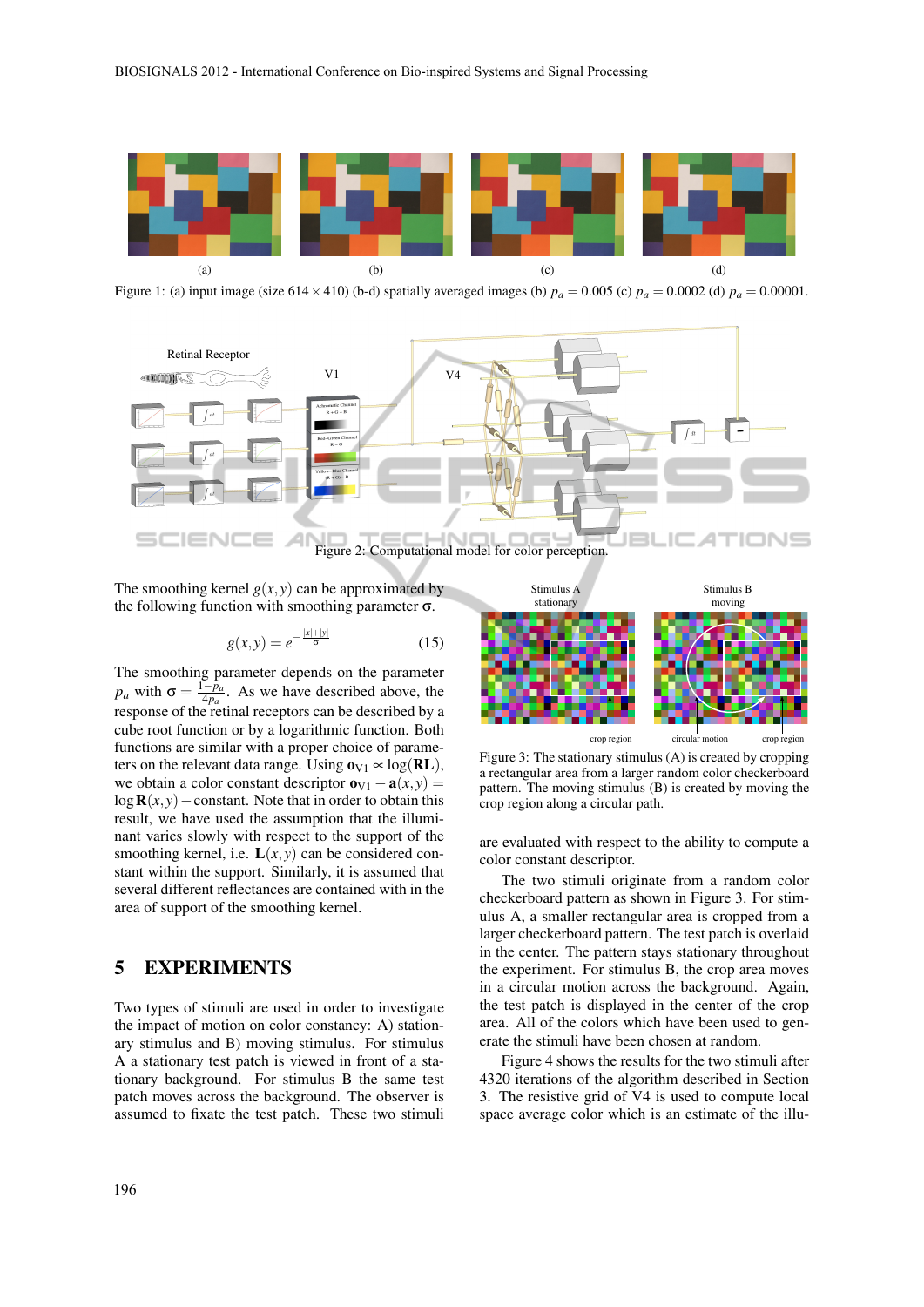

Figure 4: The first column shows the results when a static input stimulus is used. The second column shows the results when a moving stimulus is used. The first row of images shows the reflectance images R. The second row shows the input stimulus c. The third row shows the estimate of the illuminant, i.e. local space average color  $\tilde{a}$ . The fourth row shows the internal color constant descriptor transformed back into RGB values  $\tilde{R}$ . It is clear that the estimate of the illuminant improves greatly when the input stimulus moves.

minant. It is clear that for stimulus B, local space average color  $\tilde{a}$  provides a much better estimate of the illuminant. This is because the background moves relative to the retinal receptors. Hence, local space average color is much smoother than for stimulus A. For a static stimulus, the retinal receptors are always exposed to the same input. Therefore, local space average color computed within one of the color patches is slightly biased towards the color of the patch. Figure 5 illustrates this bias for both stimuli. The bias image is computed by transforming local space average color back to RGB space and then dividing by the color of the illuminant.

We have repeated this experiment for 100 random starting positions of the crop region and also for 10 randomly chosen illuminants. In total 1000 experiments were performed. In order to evaluate the ability to compute a color constant descriptor, we compute the angular error  $e(x, y)$  between the estimated reflectance  $\mathbf{\tilde{R}}(x, y)$  and the actual reflectance  $\mathbf{R}(x, y)$ .



Figure 5: Bias due to the input stimulus. For stimulus A the bias is more pronounced. For stimulus B the estimate of local space average color is much better, hence the reflectance estimate is more accurate compared to stimulus A.

$$
e(x,y) = \cos^{-1} \frac{\tilde{\mathbf{R}}(x,y)\mathbf{R}(x,y)}{|\tilde{\mathbf{R}}(x,y)||\mathbf{R}(x,y)|}
$$
(16)

Table 1 shows the average angular error  $\bar{e}$  (average angular error over all image pixels and over all 1000 experiments) for the two stimuli A and B. The standard deviation is also shown. The angular error is significantly lower (t-test  $t = 182.7$ ) when the background moves behind the test patch.

| Table 1: Average angular error $\bar{e}$ across all image pixels and<br>all 1000 experiments. |  |
|-----------------------------------------------------------------------------------------------|--|

|                       | Angular Error $\bar{e}$ Std. Dev. |        |
|-----------------------|-----------------------------------|--------|
| Stimulus $A = 6.0120$ |                                   | 0.1507 |
| Stimulus B            | 2.8283                            | 0.1012 |

(Werner, 2007) has shown that motion improves the ability to correctly estimate the color of a given test patch. Werner argued that high-level motion processing may influence the computation of a color constant descriptor and that color processing and motion processing may not be completely separated. Here, we have given a computational model of color perception which shows the same behavior, i.e. color can be estimated better if the retinal receptors move across a background. In our model, color is computed bottom up. No high-level motion areas are simulated.

According to our view, motion processing does not have a direct impact on the computation of a color constant descriptor. Instead, motion processing is used to control the motion of the eye ball. If a test patch moves across a stationary background and the eye fixates the test patch, then the background moves behind the test patch in the same way that the background moved behind the test patch in our experiments. This causes the retinal receptors to be exposed to different inputs in the course of time. Because of the temporal integration, a more accurate estimate of the illuminant is obtained.